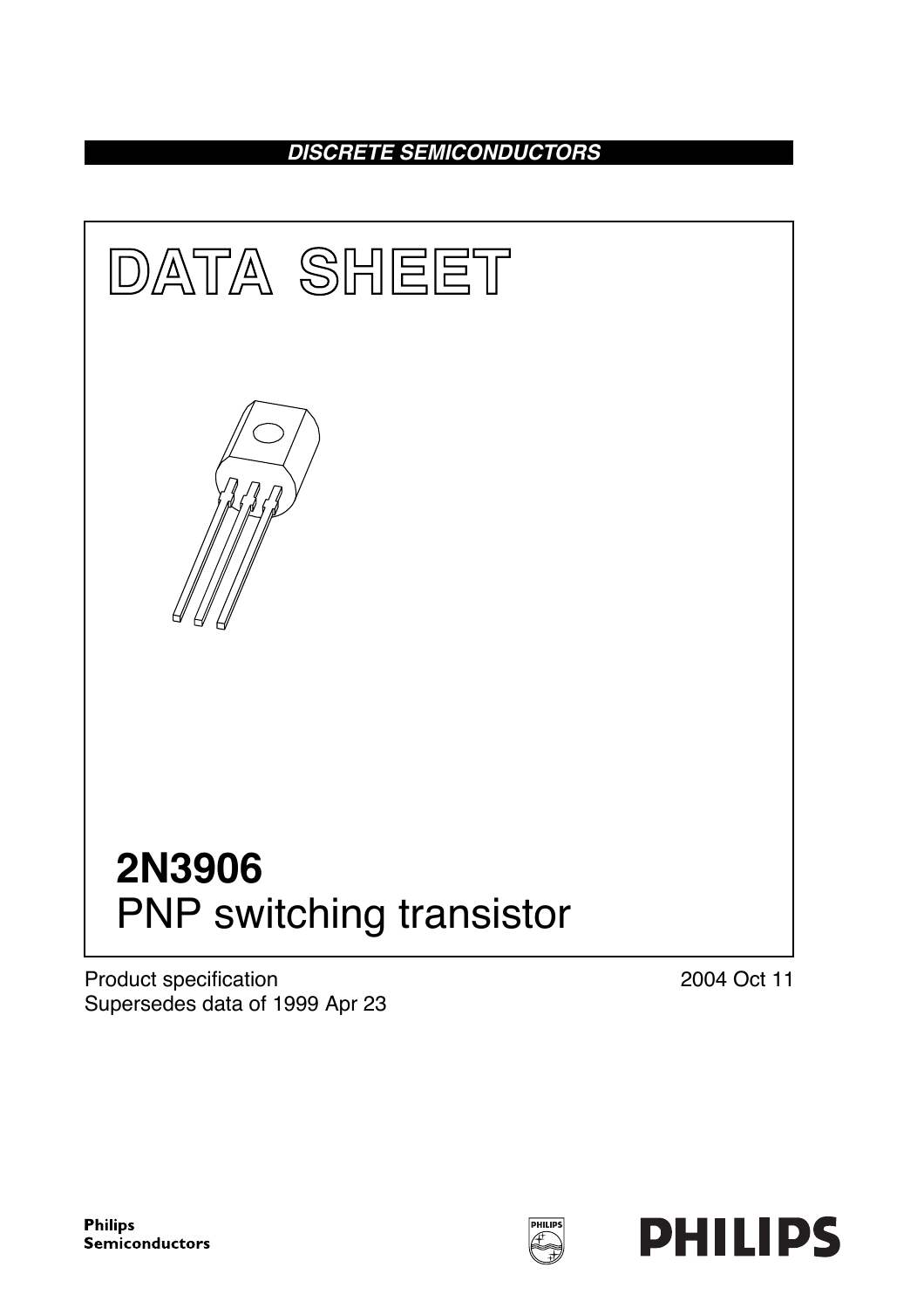## **FEATURES**

- Low current (max. 200 mA)
- Low voltage (max. 40 V).

## **APPLICATIONS**

• High-speed switching in industrial applications.

### **DESCRIPTION**

PNP switching transistor in a TO-92; SOT54 plastic package. NPN complement: 2N3904.



Fig.1 Simplified outline (TO-92; SOT54) and symbol.

**PIN DESCRIPTION**

1 collector 2 base 3 emitter

### **ORDERING INFORMATION**

| <b>TYPE NUMBER</b> |             | <b>PACKAGE</b>                                              |                   |  |
|--------------------|-------------|-------------------------------------------------------------|-------------------|--|
|                    | <b>NAME</b> | <b>DESCRIPTION</b>                                          | <b>VERSION</b>    |  |
| 2N3906             | SC-43A      | plastic single-ended leaded (through hole) package; 3 leads | SOT <sub>54</sub> |  |

**PINNING**

## **LIMITING VALUES**

In accordance with the Absolute Maximum Rating System (IEC 60134).

| <b>SYMBOL</b>         | <b>PARAMETER</b>          | <b>CONDITIONS</b>            | MIN.            | MAX.   | <b>UNIT</b> |
|-----------------------|---------------------------|------------------------------|-----------------|--------|-------------|
| V <sub>CBO</sub>      | collector-base voltage    | open emitter                 |                 | $-40$  | $\vee$      |
| V <sub>CEO</sub>      | collector-emitter voltage | open base                    |                 | $-40$  | ν           |
| V <sub>EBO</sub>      | emitter-base voltage      | open collector               |                 | -6     | ν           |
| $I_{\rm C}$           | collector current (DC)    |                              |                 | $-200$ | mA          |
| <b>I<sub>CM</sub></b> | peak collector current    |                              |                 | $-300$ | mA          |
| <b>I<sub>BM</sub></b> | peak base current         |                              |                 | $-100$ | mA          |
| $P_{\text{tot}}$      | total power dissipation   | $T_{amb} \leq 25 \text{ °C}$ | $\qquad \qquad$ | 500    | mW          |
| $T_{\text{stg}}$      | storage temperature       |                              | $-65$           | $+150$ | $^{\circ}C$ |
| T:                    | junction temperature      |                              |                 | 150    | °C          |
| I amb                 | ambient temperature       |                              | $-65$           | $+150$ | $^{\circ}C$ |

## **THERMAL CHARACTERISTICS**

| <b>SYMBOL</b> | <b>PARAMETER</b>                            | <b>CONDITIONS</b> | <b>VALUE</b> | <b>UNIT</b> |
|---------------|---------------------------------------------|-------------------|--------------|-------------|
| $Hth(j-a)$    | thermal resistance from junction to ambient | note              | 250          | K/W         |

## **Note**

1. Transistor mounted on an FR4 printed-circuit board.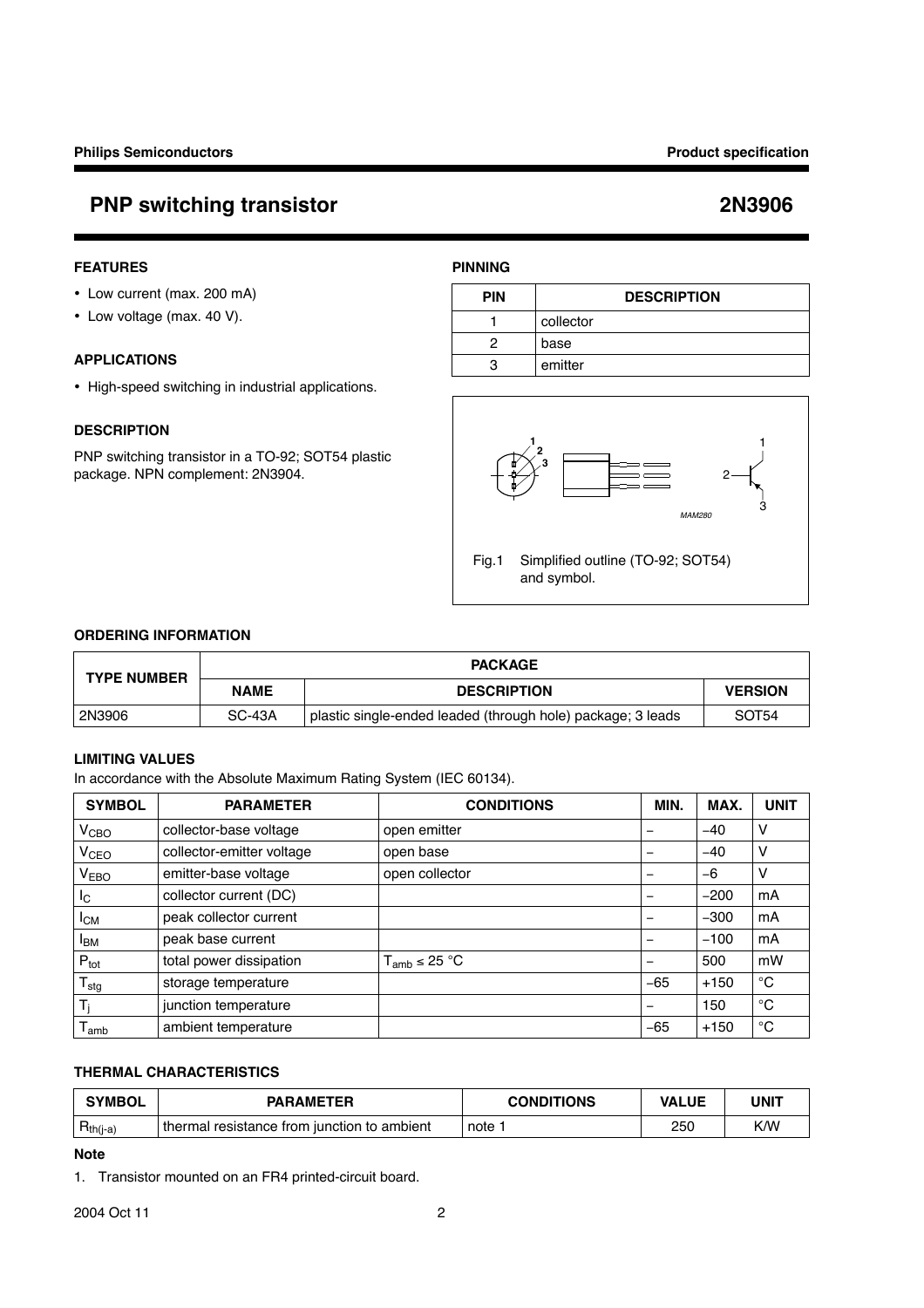## **CHARACTERISTICS**

 $T_{amb}$  = 25 °C unless otherwise specified.

| <b>SYMBOL</b>                                             | <b>PARAMETER</b>                | <b>CONDITIONS</b>                                          | MIN.                     | MAX.                     | <b>UNIT</b> |
|-----------------------------------------------------------|---------------------------------|------------------------------------------------------------|--------------------------|--------------------------|-------------|
| $I_{CBO}$                                                 | collector-base cut-off current  | $V_{CB} = -30 V$ ; $I_E = 0 A$                             | $\overline{\phantom{0}}$ | $-50$                    | nA          |
| $I_{EBO}$                                                 | emitter-base cut-off current    | $V_{EB} = -6 V$ ; $I_C = 0 A$                              | $\overline{\phantom{0}}$ | $-50$                    | nA          |
| $h_{FE}$                                                  | DC current gain                 | $V_{CF}$ = -1 V; note 1; see Fig.2                         |                          |                          |             |
|                                                           |                                 | $I_C = -0.1$ mA                                            | 60                       |                          |             |
|                                                           |                                 | $I_{C} = -1$ mA                                            | 80                       | $\overline{\phantom{0}}$ |             |
|                                                           |                                 | $I_{C} = -10$ mA                                           | 100                      | 300                      |             |
|                                                           |                                 | $I_{C} = -50$ mA                                           | 60                       |                          |             |
|                                                           |                                 | $I_C = -100$ mA                                            | 30                       |                          |             |
| V <sub>CEsat</sub>                                        | collector-emitter saturation    | $I_C = -10$ mA; $I_B = -1$ mA; note 1                      | $\overline{a}$           | $-200$                   | mV          |
|                                                           | voltage                         | $I_C = -50$ mA; $I_B = -5$ mA; note 1                      | $\overline{a}$           | $-200$                   | mV          |
| V <sub>BEsat</sub>                                        | base-emitter saturation voltage | $I_C = -10$ mA; $I_B = -1$ mA; note 1                      | $\overline{\phantom{0}}$ | $-850$                   | mV          |
|                                                           |                                 | $I_C = -50$ mA; $I_B = -5$ mA; note 1                      | $\overline{\phantom{0}}$ | $-950$                   | mV          |
| $C_{c}$                                                   | collector capacitance           | $V_{CB} = -5 V$ ; $I_E = I_e = 0 A$ ; f = 1 MHz            | $\equiv$                 | 4.5                      | pF          |
| $C_{e}$                                                   | emitter capacitance             | $I_C = I_c = 0$ ; $V_{EB} = -500$ mV; f = 1 MHz            | $\equiv$                 | 10                       | pF          |
| $\mathsf{f}_\mathsf{T}$                                   | transition frequency            | $V_{CE}$ = -20 V; $I_C$ = -10 mA; f = 100 MHz              | 250                      | $\overline{\phantom{0}}$ | <b>MHz</b>  |
| $\overline{\mathsf{F}}$                                   | noise figure                    | $V_{CF} = -5 V$ ; $I_C = -100 \mu A$ ; $R_S = 1 k\Omega$ ; | $\overline{a}$           | $\overline{4}$           | dB          |
|                                                           |                                 | $f = 10$ Hz to 15.7 kHz                                    |                          |                          |             |
| Switching times (between 10 % and 90 % levels); see Fig.3 |                                 |                                                            |                          |                          |             |
| $t_{on}$                                                  | turn-on time                    | $I_{Con} = -10$ mA; $I_{Bon} = -1$ mA;                     | $\overline{\phantom{0}}$ | 65                       | ns          |
| $\mathsf{t}_\mathsf{d}$                                   | delay time                      | $I_{\text{Boff}} = 1 \text{ mA}$                           | $\overline{\phantom{0}}$ | 35                       | ns          |
| $\mathsf{t}_{\mathsf{r}}$                                 | rise time                       |                                                            | $\overline{\phantom{0}}$ | 35                       | ns          |
| $t_{\rm off}$                                             | turn-off time                   |                                                            | $\overline{\phantom{0}}$ | 300                      | ns          |
| $t_{\rm s}$                                               | storage time                    |                                                            | $\overline{\phantom{0}}$ | 225                      | ns          |
| $\mathbf{t}_\text{f}$                                     | fall time                       |                                                            |                          | 75                       | ns          |

### **Note**

1. Pulse test:  $t_p \le 300 \mu s$ ;  $\delta \le 0.02$ .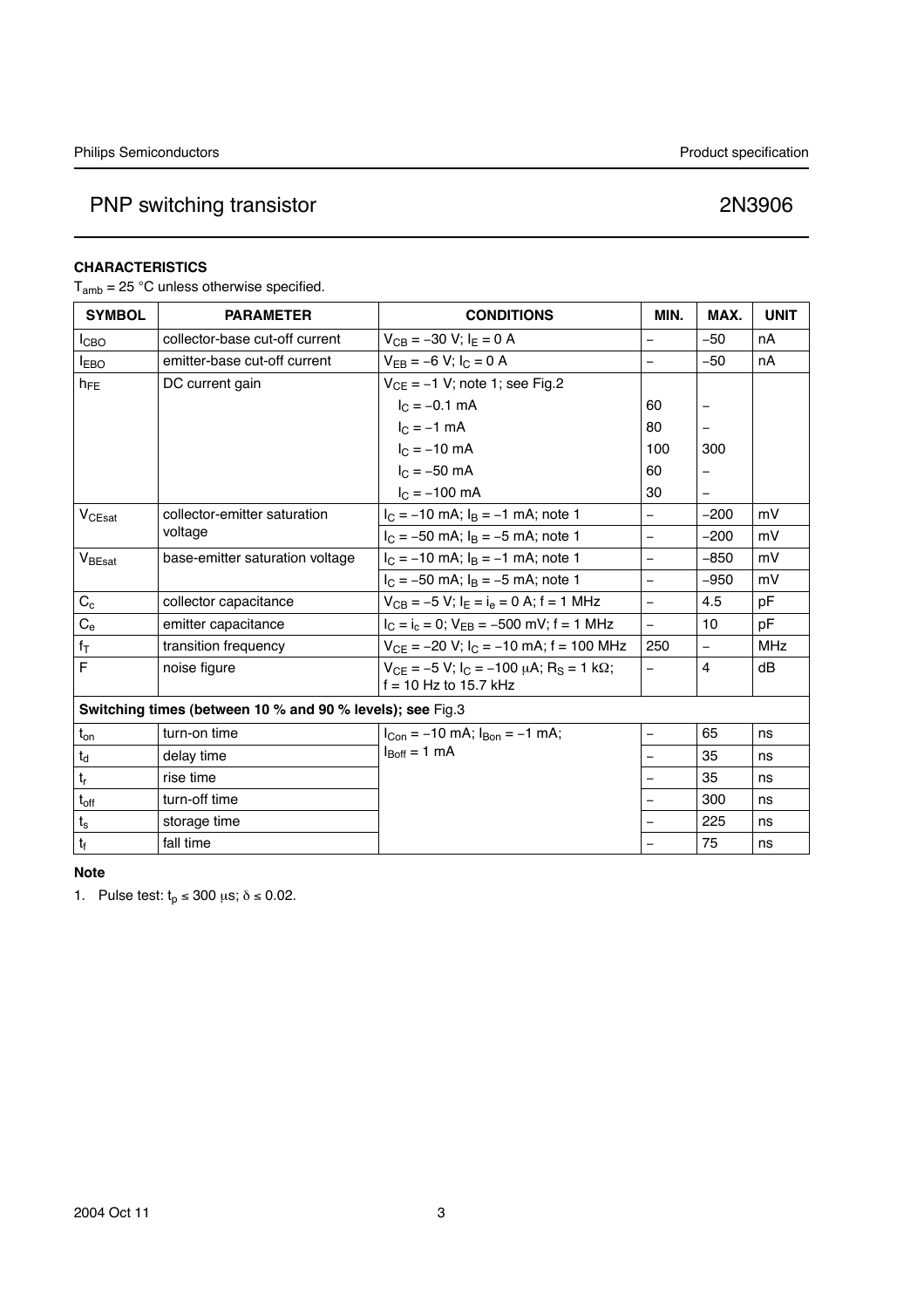

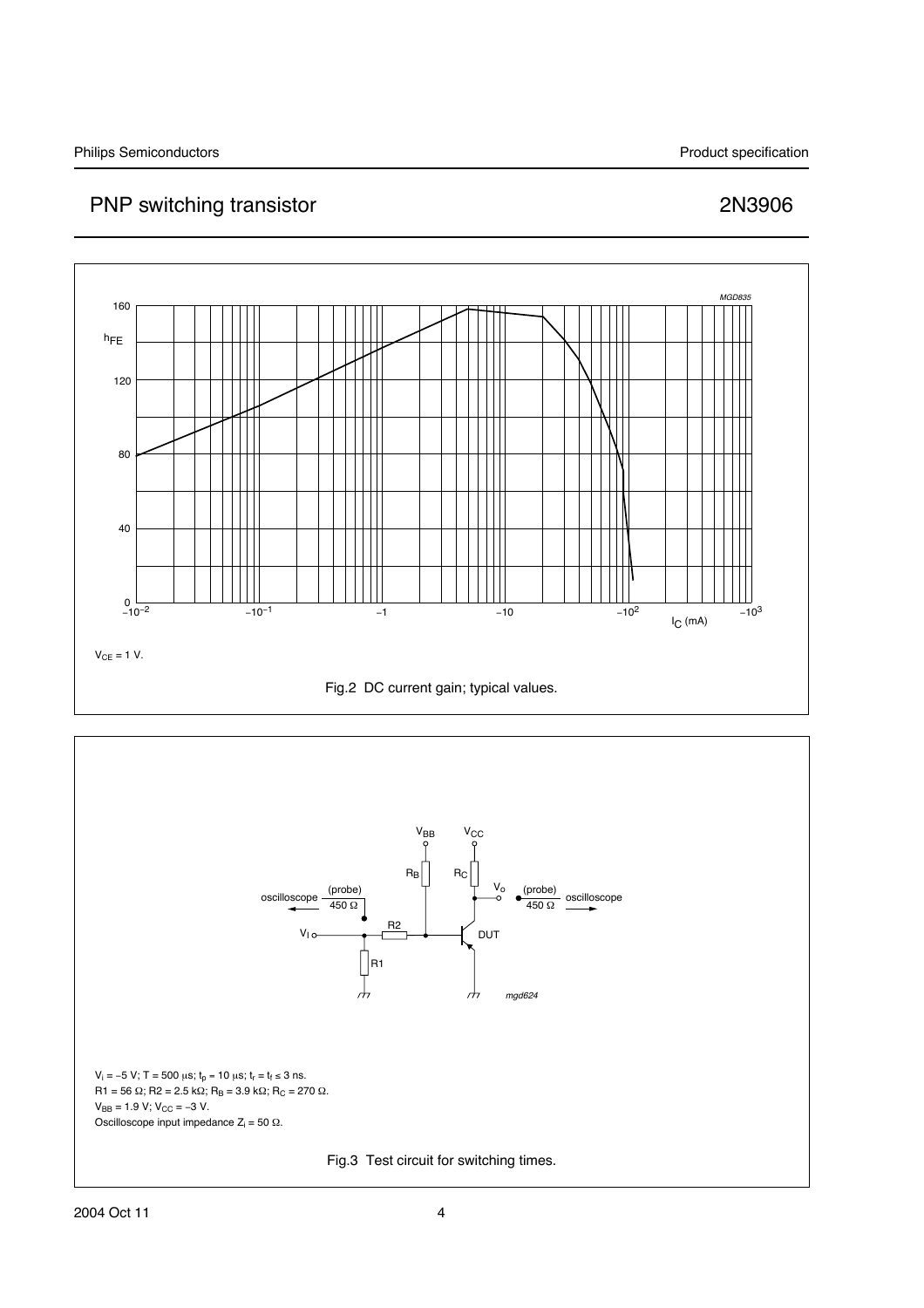### **PACKAGE OUTLINE**

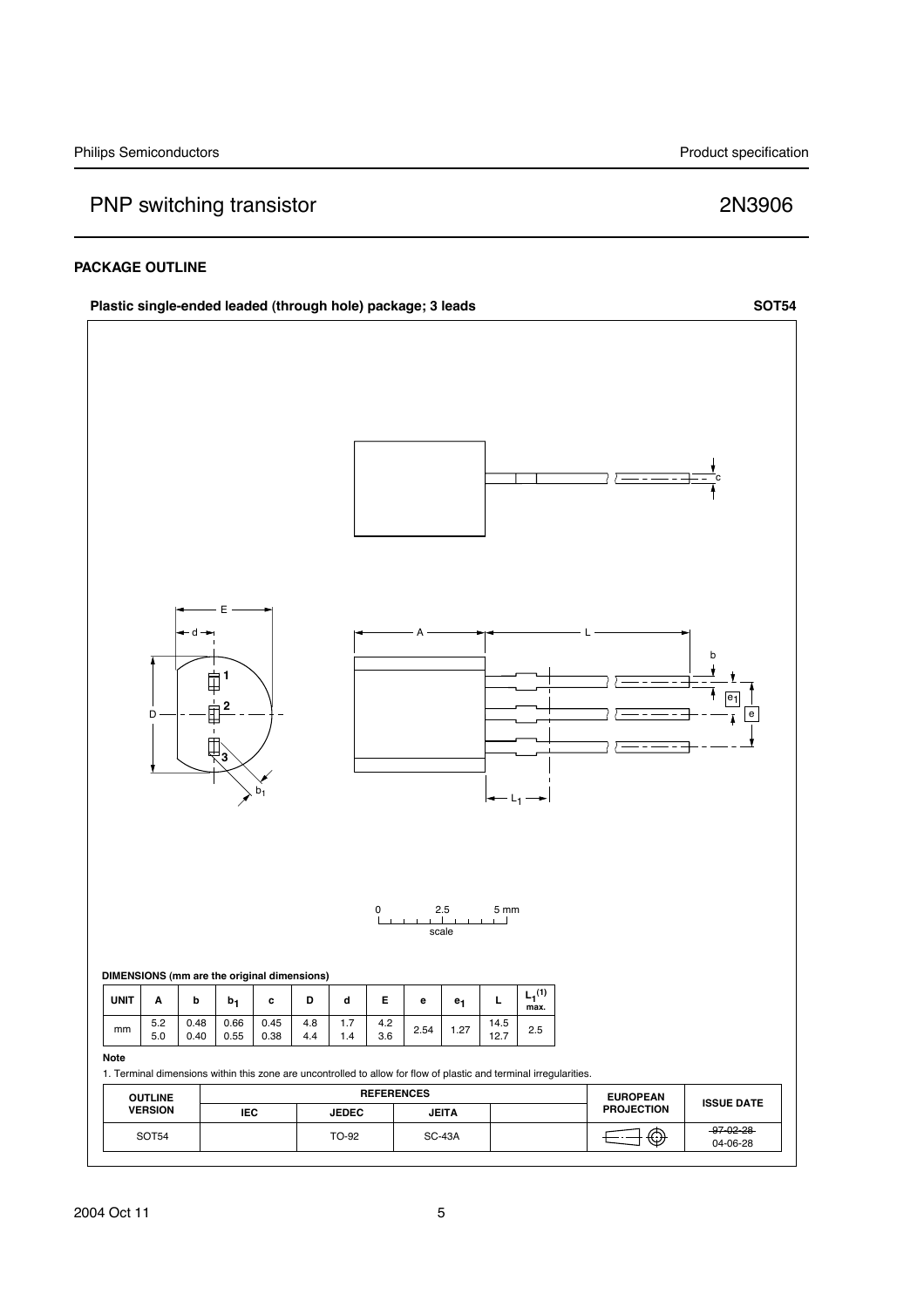## **DATA SHEET STATUS**

| <b>LEVEL</b>   | <b>DATA SHEET</b><br>STATUS <sup>(1)</sup> | <b>PRODUCT</b><br>STATUS <sup>(2)(3)</sup> | <b>DEFINITION</b>                                                                                                                                                                                                                                                                                          |
|----------------|--------------------------------------------|--------------------------------------------|------------------------------------------------------------------------------------------------------------------------------------------------------------------------------------------------------------------------------------------------------------------------------------------------------------|
|                | Objective data                             | Development                                | This data sheet contains data from the objective specification for product<br>development. Philips Semiconductors reserves the right to change the<br>specification in any manner without notice.                                                                                                          |
| Ш              | Preliminary data                           | Qualification                              | This data sheet contains data from the preliminary specification.<br>Supplementary data will be published at a later date. Philips<br>Semiconductors reserves the right to change the specification without<br>notice, in order to improve the design and supply the best possible<br>product.             |
| $\mathbf{III}$ | Product data                               | Production                                 | This data sheet contains data from the product specification. Philips<br>Semiconductors reserves the right to make changes at any time in order<br>to improve the design, manufacturing and supply. Relevant changes will<br>be communicated via a Customer Product/Process Change Notification<br>(CPCN). |

## **Notes**

- 1. Please consult the most recently issued data sheet before initiating or completing a design.
- 2. The product status of the device(s) described in this data sheet may have changed since this data sheet was published. The latest information is available on the Internet at URL http://www.semiconductors.philips.com.
- 3. For data sheets describing multiple type numbers, the highest-level product status determines the data sheet status.

## **DEFINITIONS**

**Short-form specification** - The data in a short-form specification is extracted from a full data sheet with the same type number and title. For detailed information see the relevant data sheet or data handbook.

**Limiting values definition** — Limiting values given are in accordance with the Absolute Maximum Rating System (IEC 60134). Stress above one or more of the limiting values may cause permanent damage to the device. These are stress ratings only and operation of the device at these or at any other conditions above those given in the Characteristics sections of the specification is not implied. Exposure to limiting values for extended periods may affect device reliability.

**Application information** — Applications that are described herein for any of these products are for illustrative purposes only. Philips Semiconductors make no representation or warranty that such applications will be suitable for the specified use without further testing or modification.

## **DISCLAIMERS**

**Life support applications** – These products are not designed for use in life support appliances, devices, or systems where malfunction of these products can reasonably be expected to result in personal injury. Philips Semiconductors customers using or selling these products for use in such applications do so at their own risk and agree to fully indemnify Philips Semiconductors for any damages resulting from such application.

**Right to make changes** - Philips Semiconductors reserves the right to make changes in the products including circuits, standard cells, and/or software described or contained herein in order to improve design and/or performance. When the product is in full production (status 'Production'), relevant changes will be communicated via a Customer Product/Process Change Notification (CPCN). Philips Semiconductors assumes no responsibility or liability for the use of any of these products, conveys no license or title under any patent, copyright, or mask work right to these products, and makes no representations or warranties that these products are free from patent, copyright, or mask work right infringement, unless otherwise specified.